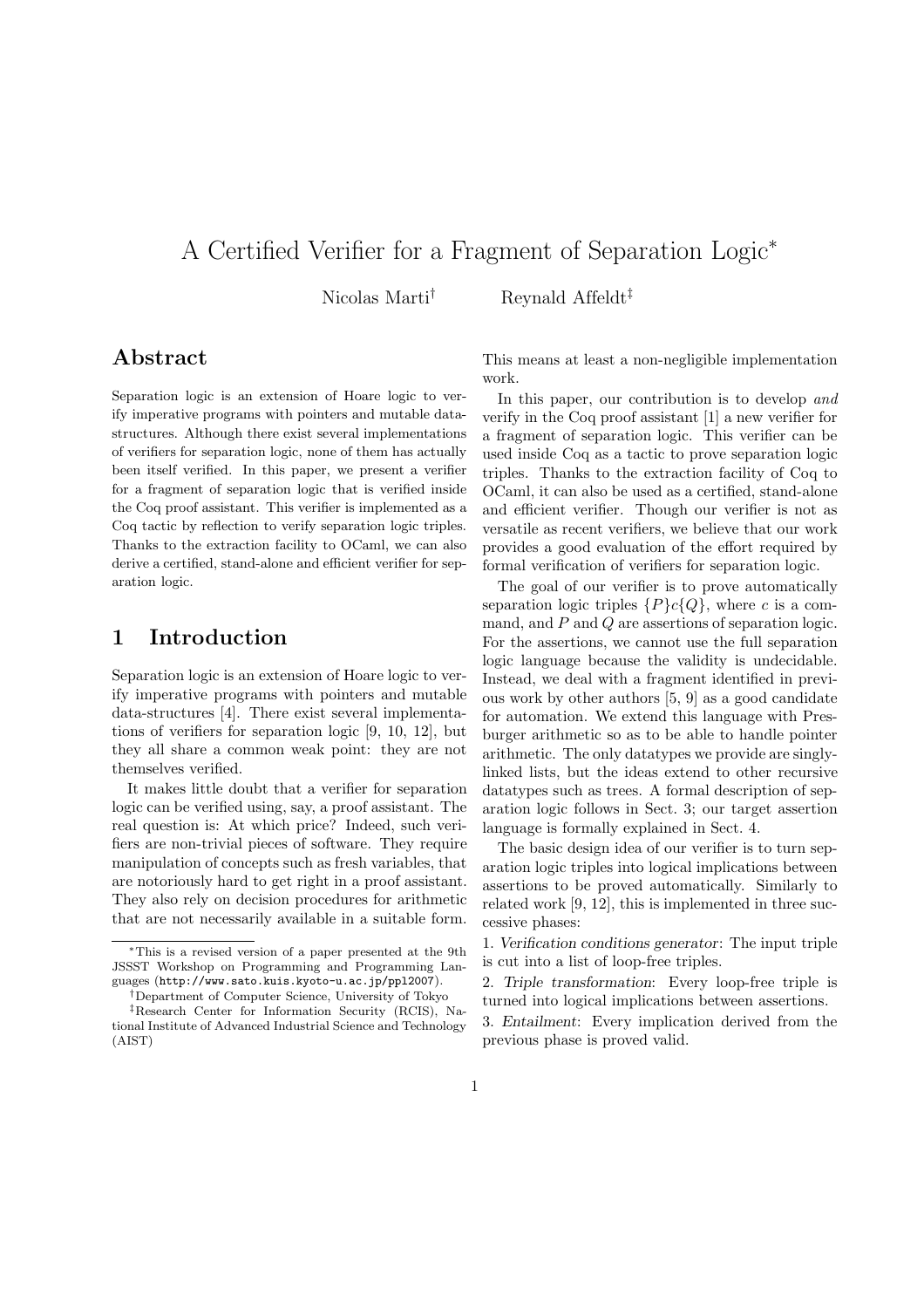Besides formal verification of these three phases, another originality of our work is the triple transformation phase in itself: we appeal to a new proof system that mixes backward and forward reasoning whereas related work [9, 12] essentially relies on forward reasoning (the advantages of our approach are discussed in detail in Sect. 9.1). In the rest of this paper, we explain for each phase of our verifier what it does and how we prove it correct: the entailment phase in Sect. 5, the triple transformation phase in Sect. 6, and the verification conditions generator in Sect. 7. The resulting verifier amounts to a simple combination of these three phases, as summarized in Sect. 8. In Sect. 9, we comment on practical aspects: the size of generated proof-terms and performance benchmarks for the derived stand-alone OCaml verifier. Sect. 10 is dedicated to comparison with related work. We conclude in Sect. 11.

# 2 About the Coq Proof Assistant

The Coq proof assistant [1] is a tool for formal verification of software. It provides a typed functional language to write programs and specifications, and tactics to build proofs.

In order for the user to build proofs by induction, Coq automatically proves induction principles for data structures and predicates defined inductively. For example, given the following definition of naturals:

Inductive nat : Set :=  $0$  : nat | S : nat  $\rightarrow$  nat.

Coq automatically proves the well-known induction principle:

 $nat\_ind : \forall (P : nat \rightarrow Prop),$  $P 0 \rightarrow (\forall n, P n \rightarrow P (S n)) \rightarrow \forall n, P n$ 

(The standard Coq types Set and Prop establish a distinction between data structures and predicates.) Like data structures, predicates also can be defined by induction. For example, the relation "less than" is defined the predicate le (noted  $\leq$ ):

Inductive le  $(n : nat) : nat \rightarrow Prop :=$  $le\_n : n \le n \mid le\_S : \forall m, n \le m \rightarrow n \le S m.$ 

The constructors of le can be seen as axioms whose application yields the proof of lemmas. For example, the proof-term (le\_S  $0 \cup 0$  (le\_n  $0$ )) of type  $0 \leq S$  0 is a formal proof of the lemma "0 is less than 1".

There are basically two ways to prove lemmas in Coq: successive applications of lemmas, or development and verification of a decision procedure as a Coq function. The latter method is known as reflection. Its main benefit is that generated proof-terms are small, because it amounts to computing the return value of a Coq function<sup>1</sup>. Let us illustrate the difference with an example. One can prove inequalities over naturals with Coq native tactics:

```
Lemma foo : 18 \leq 30.
  repeat (apply le_n || apply le_S).
Qed.
```
The keywords Lemma and Qed start and end a formal proof. The tactic apply applies an existing lemma. Tactics can be combined: repeat repeats a tactic, "||" executes the tactic on the right or the one on the left in case of failure. This usage of tactics has the defect to generate large proof-terms. To solve such inequalities by reflection, one would first write a Coq function deciding inequalities and prove it correct:

```
Fixpoint leq_nat (x y:nat) {struct x} : bool :=
  match x with
  | 0 \Rightarrow true| S x' \implies match y with
     0 \Rightarrow false | S y' => leq_nat x' y' end
  end.
Lemma leq_nat_correct : \forall x y,
  leq_nat x y = true \rightarrow x \le y.
  ...
```
(The keyword Fixpoint defines recursive functions.) Using the function leq\_nat and its correctness lemma leq\_nat\_correct, our lemma can then be proved as follows:

Lemma foo :  $18 < 30$ . apply leq\_nat\_correct; auto. Qed.

<sup>1</sup>Another advantage of reflection is that it allows for formal proof in Coq of the completeness of decision procedures but we are not concerned with this aspect in this paper.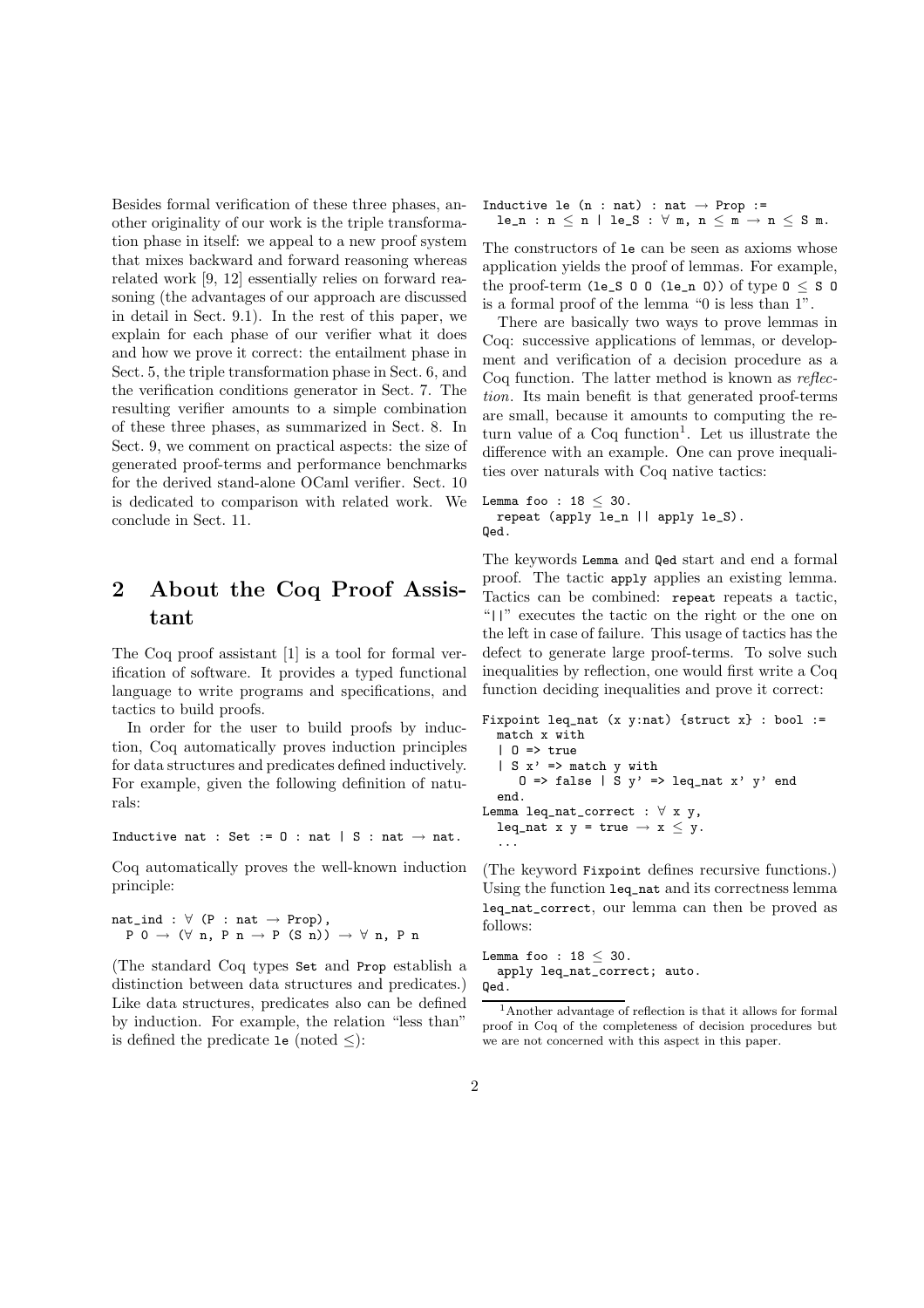Decision procedures implemented by reflection lead to short proof-terms. The downside is a more intricate implementation. This is nonetheless a tactic by reflection that we propose to implement in this paper.

## 3 Separation Logic in Coq

The Coq tactic we build in this paper (and from which we will derive our certified verifier) is tailored to verification of separation logic triples as defined in our previous work [11]. In this section, we recall the aspects of our encoding that are necessary to understand the correctness statements in this paper. All proof scripts we refer to can be found online [13].

### 3.1 The Programming Language

Separation logic is an extention of Hoare logic with a native notion of heap and pointers. In separation logic, the state of a program is a couple of a store (a map from variables to values) and a heap (a map from locations to values). There are two commands to access the heap: lookup (or dereference) and mutation (or destructive update).

The syntax of the programming language in Coq is defined as follows (file axiomatic.v in [13]):

```
Inductive cmd : Set :=
| assign : var.v \rightarrow expr \rightarrow cmd| lookup : var.v \rightarrow expr \rightarrow cmd
| mutation : expr \rightarrow expr \rightarrow cmd| seq : cmd \rightarrow cmd \rightarrow cmd
| ifte : expr_b \rightarrow cmd \rightarrow cmd...
Notation "x \leftarrow e' := (assign x e).
Notation "x \prime -*' e" := (lookup x e).
Notation "e '*<-' f'' := (mutation e f).
Notation "c ; d" := (seq c d).
...
```
The type expr (resp. expr\_b) is the type of numerical (resp. boolean) expressions:

```
Inductive expr : Set :=
| var_e : var.v \rightarrow expr
| int_e : val \rightarrow expr
\vert add_e : expr \rightarrow expr \rightarrow expr
| min_e : expr \rightarrow expr \rightarrow expr
...
```

```
Inductive expr_b : Set :=
  | true_b : expr_b
  eq_b : expr \rightarrow expr \rightarrow expr_b| neg_b : expr_b \rightarrow expr_b
| and_b : expr_b \rightarrow expr_b \rightarrow expr_b
...
```
Expressions are evaluated for a given store by the functions eval and eval\_b:

Fixpoint eval (e:expr) (s:store.s) : Z := ... Fixpoint eval\_b (e:expr\_b) (s:store.s) : bool := ...

Let us explain the operational semantics informally. The assignment  $x \leftarrow e$  updates the value of the variable x with the result of the evaluation of the expression e in the current state (eval e s, with s the store of the current state). The lookup  $x \leftarrow * e$ updates the value of the variable x with the value contained inside the cell of location eval e s. The heap mutation  $e1 * < -e2$  modifies the cell of location eval e1 s with the value eval e2 s (heap accesses fail if the accessed cell is not in the heap). This operational semantics is formalized as a ternary predicate exec noted  $s -- c -> s'$  where s is a starting state, c a progam, and s' the resulting state (states are encoded with the option type whose None constructor represents error states). See [11] for detailed explanations.

### 3.2 The Assertion Language

The assertion language is defined using the standard Coq predicates. More precisely, an assertion is defined as a function from states to Prop:

```
Definition assert := store.s \rightarrow heap.h \rightarrow Prop.
```
(The keyword Definition defines macros, and more generally non-recursive functions.)

This technique of encoding is known as shallow encoding. It is a convenient way to encode logical connectives and reason using them. For example, the classical implication of separation logic can be directly encoded using the classical implication of Coq:

```
Definition entails (P Q : assert) : Prop :=
  \forall s h, P s h \rightarrow Q s h.
Notation "P ==> Q'' := (entails P Q).
```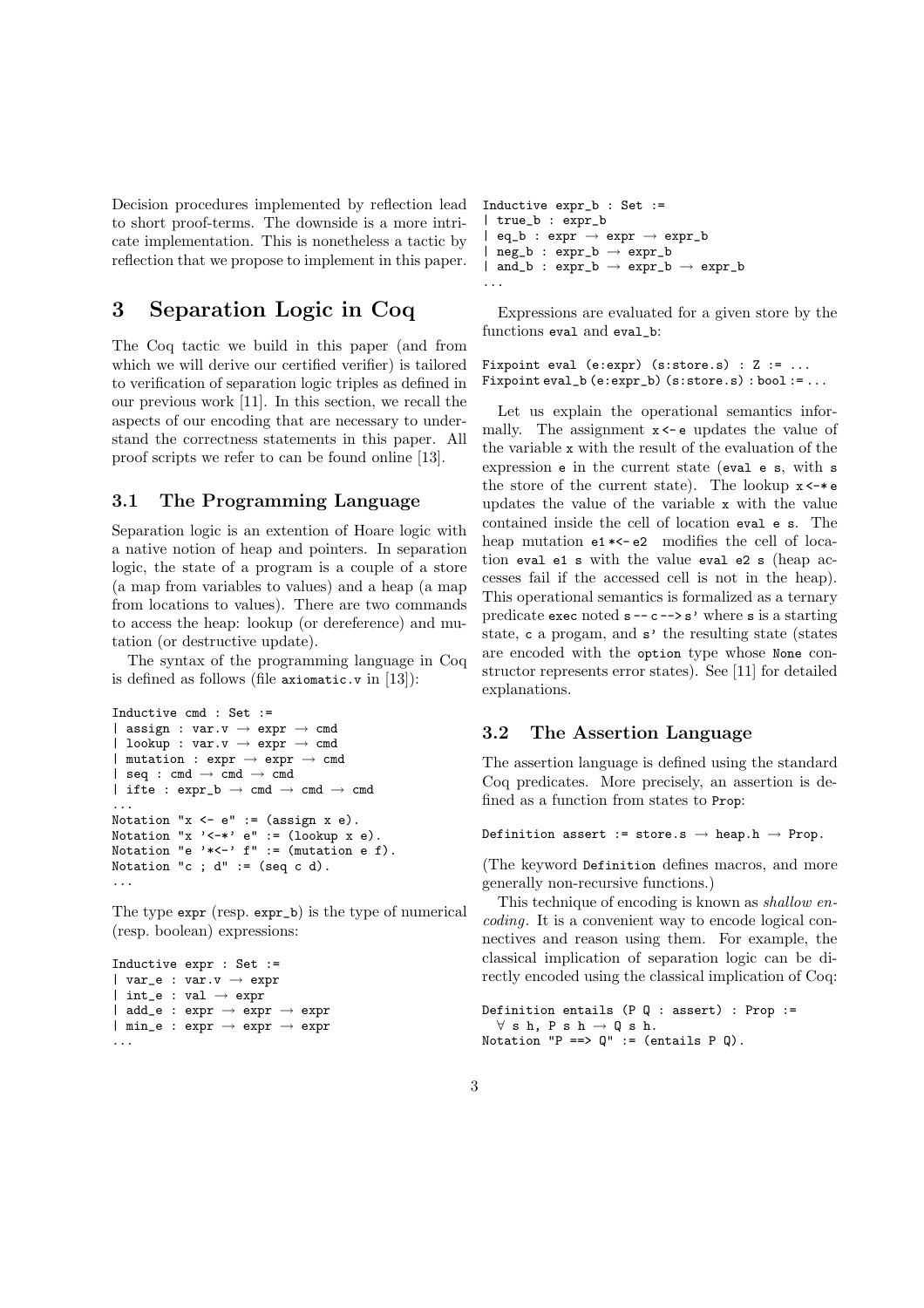There are four constructs specific to separation logic. The atoms empty (Coq notation: emp) and *mapsto* (notation:  $| \rightarrow \rangle$ ), and the connectives *separat*ing conjunction (notation:  $**$ ) and separating implication (notation: -\*).

emp holds when the heap is empty:

```
Definition emp: assert := fun s h = h = heap.emp.
```
e1 |-> e2 holds when the heap is a single cell containing the value eval e2 s and whose location is eval e1 s (val2loc is a cast):

```
Definition mapsto e1 e2 : assert :=
  fun s h => \exists p, val2loc (eval e1 s) = p \landh = heap.singleton p (eval e2 s).
Notation "e1 '|\rightarrow' e2" := (mapsto e1 e2).
```
P \*\* Q holds when we can split the heap into two disjoint heaps (disjointness is noted # and union is noted +++) such that P holds for one of them, and Q holds for the other.

```
Definition con (P \ Q : assert) : assert :=
  fun s h => \exists h1, \exists h2,
    h1 # h2 \land h = h1 +++ h2 \land P s h1 \land Q s h2.
Notation "P ** Q" := (con P Q).
```
P -\* Q holds when Q holds on the current heap extended with any (disjoint) heap for which P holds:

```
Definition imp (P Q : assert) : assert :=
  fun s h =\forall h', h # h' \land P s h' \rightarrow Q s (h +++ h').
Notation P \rightarrow Q' := (imp P Q).
```
The separating implication is essential for reasoning because it captures logically the notion of destructive update. We will use it as such to give the semantics of an intermediate language in Sect. 6.1. However, we do not use it in specifications in this paper because it talks about not-yet-allocated memory cells and our target fragment of separation logic does not feature natively dynamic allocation.

### 3.3 Separation Logic Triples

The semantics for partial correctness of triples  ${P}c{Q}$  is defined as follows: considering the program c, for every initial state for which the precondition  $P$  holds, (1) the execution will not raise an error, and  $(2)$  the postcondition Q holds for every final state. Put formally in Coq:

| Definition semax' (c:cmd) (P Q:assert) : Prop :=                   |  |
|--------------------------------------------------------------------|--|
| $\forall$ s h.                                                     |  |
| $(P \shd h \rightarrow \neg$ Some $(s, h)$ -- c --> None) $\wedge$ |  |
| $(\forall s' h'. P s h \rightarrow$                                |  |
| Some $(s, h)$ -- c --> Some $(s', h') \rightarrow$                 |  |
| $\left[0, s' \right]$ h').                                         |  |
|                                                                    |  |

The axiomatic semantics is defined as an inductive predicate whose constructors rephrase Reynolds axioms [4]:

Inductive semax : assert  $\rightarrow$  cmd  $\rightarrow$  assert  $\rightarrow$  Prop := ... Notation " $\{ \{ P \} \}$  c  $\{ \{ Q \} \}$ " := (semax P c Q).

We formally proved that semax is sound and complete w.r.t. semax', in other words, using Reynolds' axioms, we can prove any valid separation logic triple.

# 4 Target Fragment of Separation Logic

In this section, we present the fragment of the assertion language of separation logic that our verifier deals with. This is basically the same fragment as [5], where it was chosen as a good candidate for automation because entailment (classical implication of assertions) is decidable. We extend this fragment with Presburger arithmetic to handle pointer arithmetic. Since programs never multiply pointers between each other, we think that this extension suffices to enable most verifications; the same extension is done in [12]. The only datatype we deal with is singly-linked lists. We think that the ideas we develop in this paper for lists extend to other recursive datatypes such as trees, along the same lines as [9].

### 4.1 Syntax and Informal Semantics

Formulas of our fragment represent states symbolically. To represent a store symbolically, we use the language of boolean expressions expr\_b introduced in Sect. 3.1. This gives us enough expressiveness to write pointer arithmetic formulas. To represent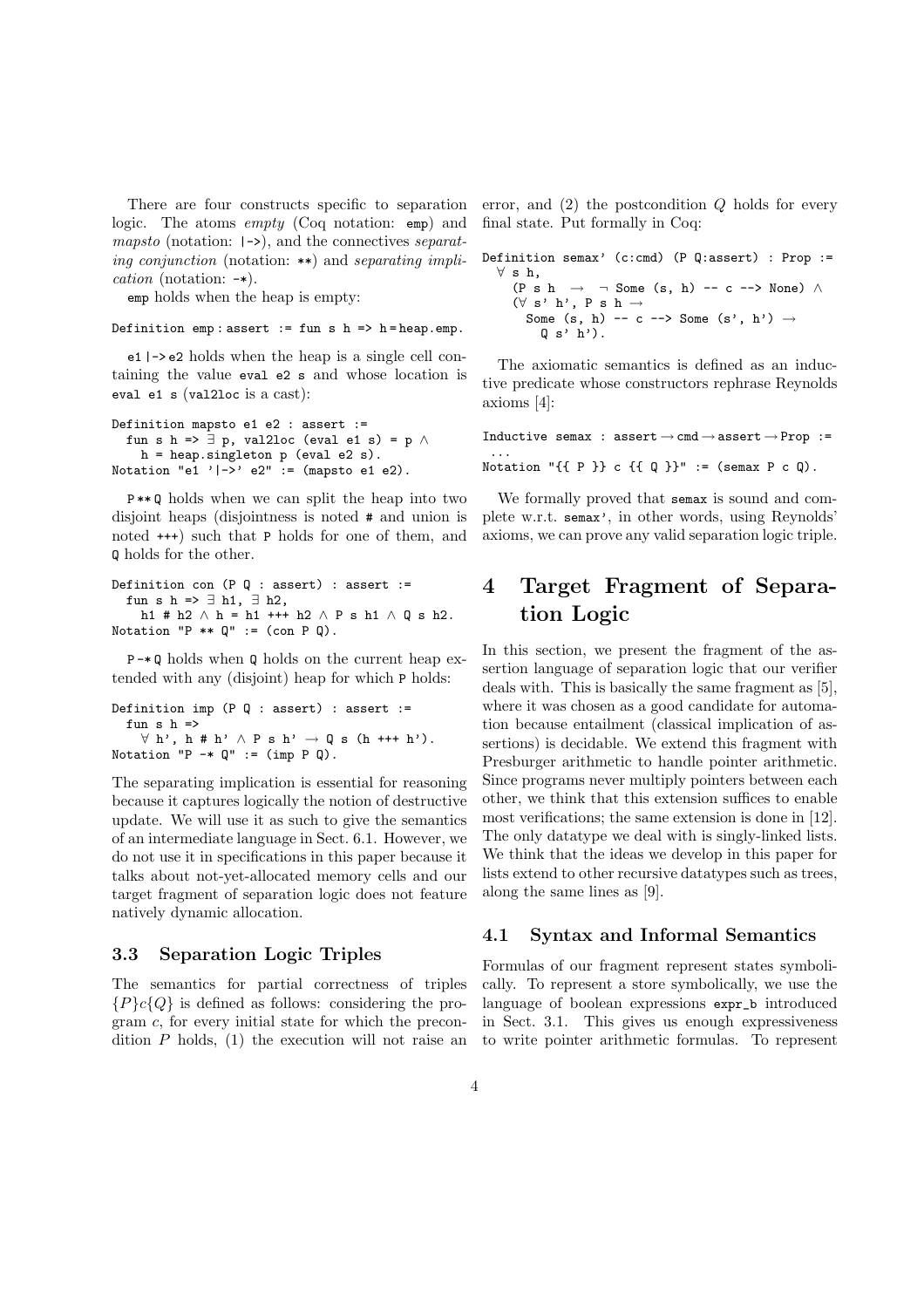a heap symbolically, we use the following fragment Sigma of the assertion language of separation logic:

```
Inductive Sigma : Set :=
| emp : Sigma
| singl : expr \rightarrow expr \rightarrow Sigma
| cell : expr \rightarrow Sigma
| star : Sigma → Sigma → Sigma
| lst : expr \rightarrow expr \rightarrow Sigma.
```
Simply put, this syntax represents the connectives defined in Sect. 3.2: emp represents the empty heap like the homonym connective defined by shallow encoding; singl is syntax for mapsto; cell e represents a singleton heap whose contents is unknown; star h h' is the syntactic separating conjunction (Coq notation:  $h**h'$ ; this is the same notation as the "semantic" separating conjunction in Sect. 3.2; in informal arguments, we will write  $\star$  for the separating conjunction). Note that Sigma does not contain the separating implication of separation logic. Compared to the shallow encoding of Sect. 3.2, we add the formula lst e e' that represents a heap that contains a singly-linked list whose head has location e and whose last element points to e', as illustrated below:



To summarize, the syntax of our assertion language assrt is defined as a product of expr\_b and Sigma:

Definition Pi := expr\_b. Definition assrt := Pi \* Sigma.

In informal arguments, we will write  $\langle \pi, \sigma \rangle$  for assertions.

### 4.2 Formal Semantics

In the previous section, we have defined the syntax of formulas in Coq. Their semantics has already been defined in Sect. 3.2 by a shallow encoding. In this section, we make the relation between both with a satisfiability relation. This technique of encoding is called deep encoding and is typical of tactics by reflection. Indeed, the latter needs to "parse" the assertion language to prove the validity of formulas, what is difficult to do when the syntax is not an inductive type.

The formal semantics of Sigma formulas is a satisfiability relation between (syntactic) formulas and states. It is defined by a function Sigma\_interp of type Sigma -> store.s -> heap.h -> Prop where store.s -> heap.h -> Prop is precisely the type assert of formulas in our shallow encoding:

```
Fixpoint Sigma_interp (a : Sigma) : assert :=
 match a with
  | emp => sep.emp
  | singl e1 e2 => fun s h =>
    (e1 |-> e2) s h \wedge eval e1 s \neq 0
  | cell e => fun s h =>
    (\exists v, (e \mid -> int_e v) s h) \wedge eval e s \neq 0| s1 ** s2 =>
    Sigma_interp s1 ** Sigma_interp s2
  | lst e1 e2 => Lst e1 e2
 end.
```
(the formulas from Sect. 3.2 are encapsutaled in a module sep to avoid naming conflicts) where Lst is an inductive type of the appropriate type defining singly-linked lists:

```
Inductive Lst : expr \rightarrow expr \rightarrow assert :=
| Lst_end: ∀ e e' s h,
  eval e s = eval e' s \rightarrow sep.emp s h \rightarrowLst e e' s h
| Lst_next: ∀ e e' e'' data s h h1 h2,
  h1 # h2 \rightarrow h = h1 +++ h2 \rightarroweval e s \neq eval e' s \rightarroweval e s \neq 0 \rightarroweval (e +e nat_e 1) s \neq 0 \rightarrow(e |-> e'' ** (e +e nat_e 1 |-> data)) s h1 \rightarrowLst e'' e' s h2 \rightarrowLst e e' s h.
```
The semantics of our fragment is finally defined as the conjunction of the satisfiability relations of its two components (expr\_pi is syntactically equal to expr\_b):

```
Definition assrt_interp (a : assrt) : assert :=
  match a with
  (pi, sign) \Rightarrow fun s h \Rightarroweval_pi pi s = true ∧ Sigma_interp sigm s h
 end.
```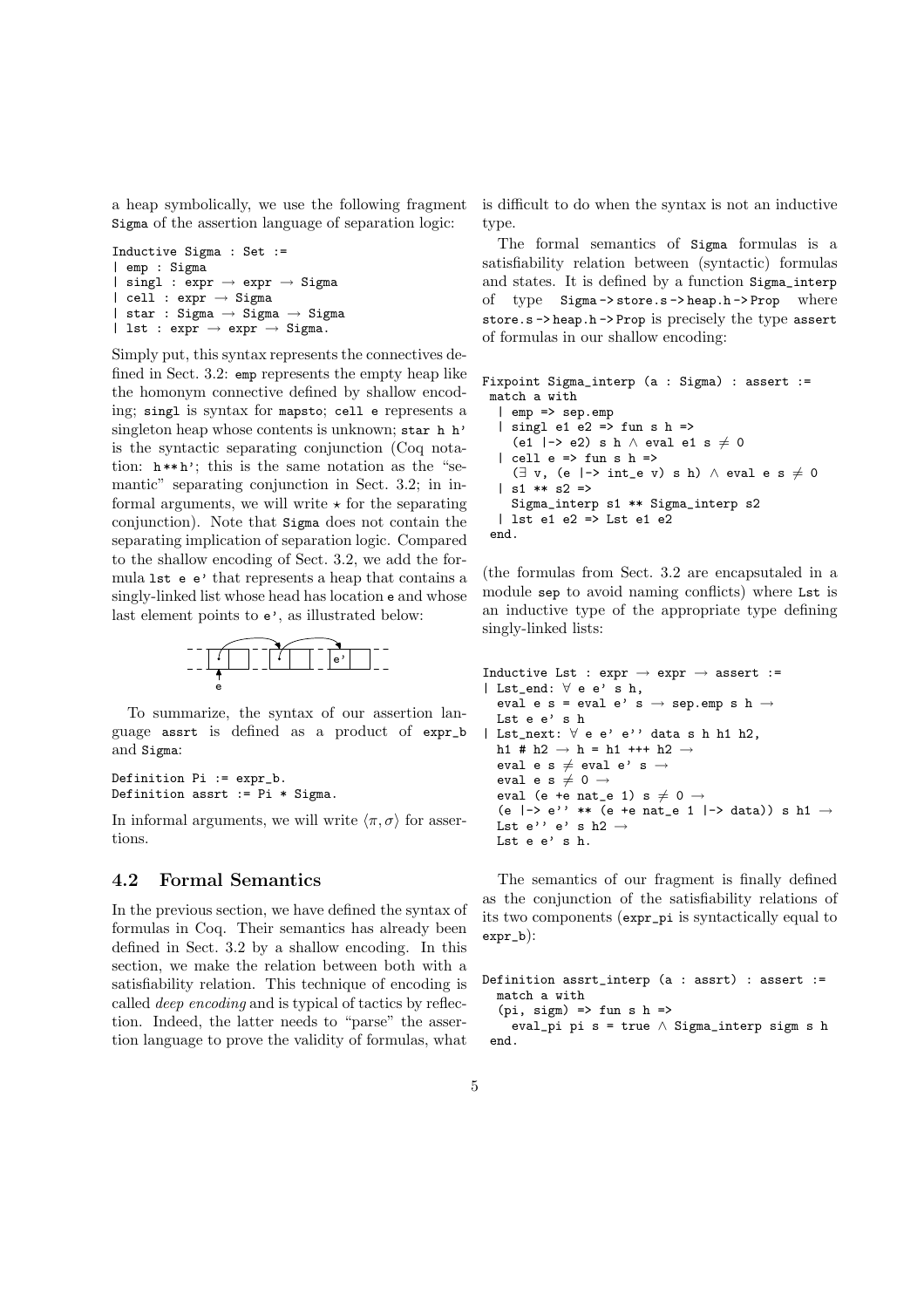### 4.3 Disjunctions of Assertions

In fact, we further need to extend our assertion language to represent disjunctions of assertions. Intuitively, this is because loop invariants are usually written as disjunctions. In informal arguments, we will write  $\langle \pi_1, \sigma_1 \rangle \vee \ldots \vee \langle \pi_n, \sigma_n \rangle$  for disjunctions of assertions. Adding this disjunction on top of the fragment allows to handle disjunction for the separation logic part, without multiplying the set of rules necessary to prove entailment and without loss of expressivity. Indeed, all formulas belonging to a fragment with disjunction inside Sigma have a counterpart in our fragment. For instance,  $\langle \pi, \sigma_1 \star (\sigma_2 \vee \sigma_3) \star \sigma_4 \rangle$ would have the same semantics as  $\langle \pi, \sigma_1 \star \sigma_2 \star \sigma_4 \rangle$   $\vee$  $\langle \pi, \sigma_1 \star \sigma_3 \star \sigma_4 \rangle$ . We encode disjunctions of assertions by lists:

Definition Assrt := list assrt.

Like for assrt, the semantics of Assrt is defined as a satisfiability relation, that is simply the disjunction of the satisfiability relations of the assrt disjuncts (function Assrt\_interp, of type Assrt -> assert).

## 5 Entailment

In this section, we present a proof system for entailments of assertions defined in the previous section. Using this proof system, we implement a Coq tactic and a function to prove validity for entailment between two formulas of type assrt (files frag\_list\_entail.v and  $expr_b_d$ , v in [13]).

### 5.1 Entailment Proof System

Our proof system enables derivation of entailments of type assrt -> assrt -> Prop such that the left hand side (lhs) semantically implies the right hand side (rhs). In Coq, this proof system takes the form of an inductive predicate entail. An excerpt in informal notation is displayed in Fig. 1. Most rules are fairly intuitive. For example, we can take a look at the rule coml, that captures the fact that the separating conjunction is commutative on the left of implication.

We have implemented a tactic (Entail, not extractable) that iteratively applies the rules of entail

to solve entailments. Here follows an example of such a goal (see Fig. 2 for an informal account of the proof built underneath):

```
Goal entail
 (true_b, list e e' ** e' |-> e'' **
          cell (e'+1) ** list e'' 0)
 (true_b, list e 0).
  unfold e, e', e''; Entail.
Qed.
```
We have proved formally that the entail proof system is correct, i.e., that only valid entailments can be derived:

```
Lemma entail_soundness : \forall P Q, entail P Q \rightarrowassert_interp P == > assrt_interp Q.
```
We think that the entail proof system is also complete because it contains the rules of the proof system of [5], which is complete. An important point for this proof system to be complete is that it makes explicit the arithmetic constraints that are deducible from the Sigma formulas. There are two kinds of such constraints: (1) by definition of cell and singl, all cells locations are strictly positive integers (e.g., rule singl\_not\_null), and (2) cells on both sides of star have pairwise different locations (e.g., rule star\_neq).

## 5.2 Entailment Verification Procedure

In this section, we explain the Coq function entail\_fun that proves entailments. Because we verify it, this function can be used as a tactic by reflection. It implements a reasoning similar to the entail proof system but this is no redundant work: we will actually use the Entail tactic to prove the correctness of entail\_fun.

#### 5.2.1 Implication Between Heaps

The first building block of the entail\_fun function is a function Sigma\_impl that proves the validity of implications between two abstract heaps. This function iteratively calls the function elim\_common\_subheap (Fig. 3), that tries to eliminate, subheap by subheap, the lhs sig1 \*\* remainder from the rhs sig2.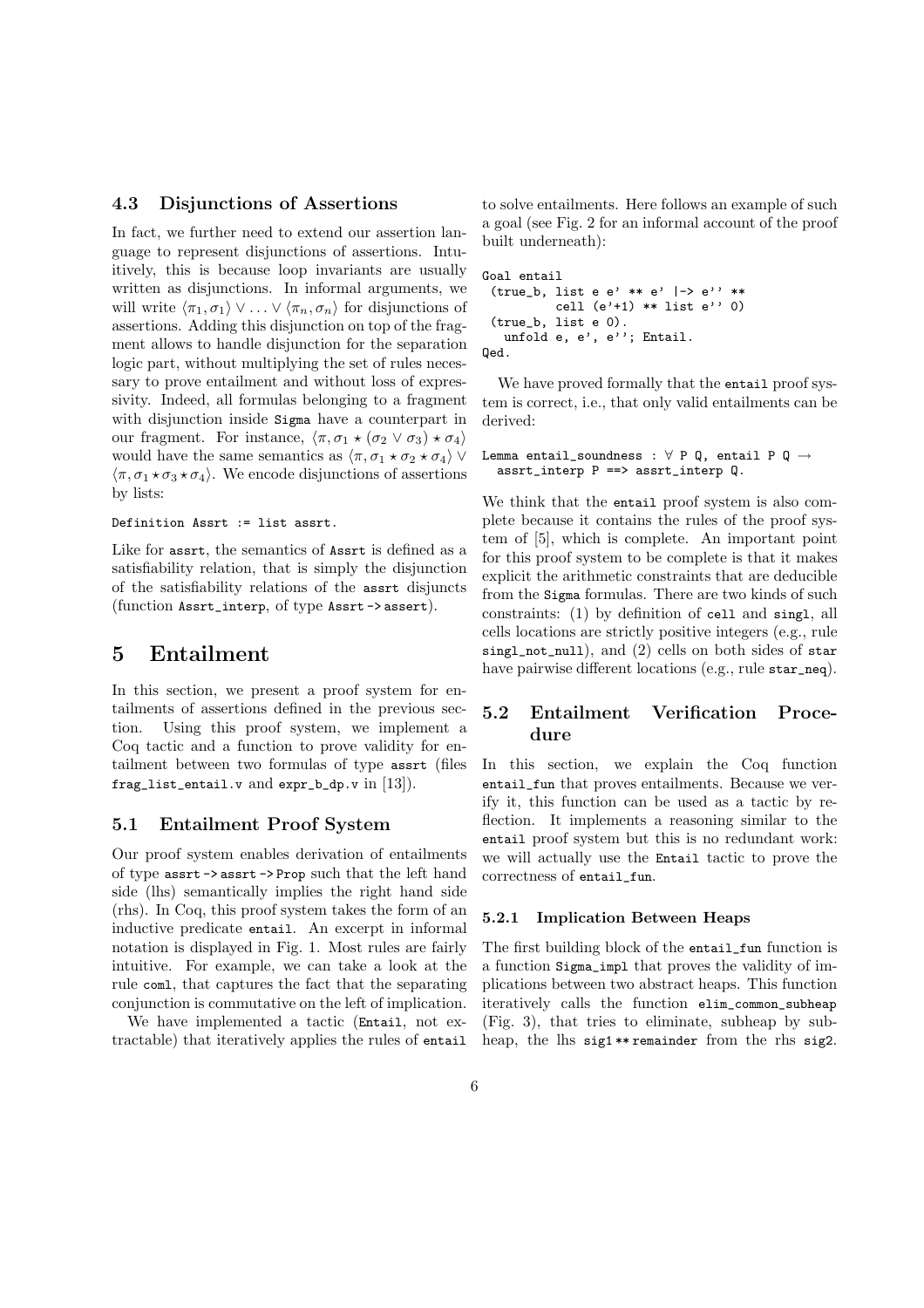$$
\frac{\langle \pi_1, \sigma_2 \star \sigma_1 \rangle \vdash \langle \pi, \sigma \rangle}{\langle \pi_1, \sigma_1 \star \sigma_2 \rangle \vdash \langle \pi, \sigma \rangle} \text{ coml } \frac{\langle \pi_1 \land e_1 \neq 0, \sigma_1 \star e_1 \mapsto e_2 \rangle \vdash \langle \pi_2, \sigma_2 \rangle}{\langle \pi_1, \sigma_1 \star e_1 \mapsto e_2 \rangle \vdash \langle \pi_2, \sigma_2 \rangle} \text{ singl\_not\_null}
$$
\n
$$
\frac{\pi_1 \rightarrow \pi_2}{\langle \pi_1, \text{emp} \rangle \vdash \langle \pi_2, \text{emp} \rangle} \text{ tauto } \frac{\langle \pi_1 \land e_1 \neq e_3, \sigma_1 \star e_1 \mapsto e_2 \star e_3 \mapsto e_4 \rangle \vdash \langle \pi_2, \sigma_2 \rangle}{\langle \pi_1, \sigma_1 \star e_1 \mapsto e_2 \star e_3 \mapsto e_4 \rangle \vdash \langle \pi_2, \sigma_2 \rangle} \text{ star\_neq}
$$
\n
$$
\frac{\pi_1}{\langle \pi_1, \text{emp} \rangle \vdash \langle \pi_2, \text{emp} \rangle} \text{ in cons } \frac{\pi_1 \rightarrow e_1 = e_3 \quad \pi_2 \rightarrow e_2 = e_4 \quad \langle \pi_1, \sigma_1 \rangle \vdash \langle \pi_2, \sigma_2 \rangle}{\langle \pi_1, \sigma_1 \star \text{ lste}_1 \text{ e}_2 \rangle \vdash \langle \pi_2, \sigma_2 \star \text{ lste}_2 \text{ e}_4 \rangle} \text{ lstsamelst}
$$
\n
$$
\frac{\pi_1 \rightarrow e_1 = e_3 \quad \pi_1 \rightarrow e_2 = e_4 \quad \langle \pi_1, \sigma_1 \rangle \vdash \langle \pi_2, \sigma_2 \rangle}{\langle \pi_1, \sigma_1 \star e_1 \mapsto e_2 \rangle \vdash \langle \pi_2, \sigma_2 \star e_3 \mapsto e_4 \rangle} \text{ star\_elin } \frac{\pi_1 \rightarrow e_1 = e_3 \quad \langle \pi_1, \sigma_1 \rangle \vdash \langle \pi_2, \sigma_2 \rangle}{\langle \pi_1, \sigma_1 \star e_1 \mapsto e_2 \rangle \vdash \langle \pi_2, \sigma_2 \star \
$$

Figure 1: Excerpt of the entail Proof System

| true_b $\rightarrow$ true_b<br>tauto<br>$\langle true_b, emp \rangle \vdash \langle true_b, emp \rangle$<br>lstsamelst<br>$\langle \mathtt{true\_b}, \mathtt{lst}\ \mathtt{e'} \, ,\ 0 \rangle \vdash \langle \mathtt{true\_b}, \mathtt{lst}\ \mathtt{e'} \, ,\ 0 \rangle$ |                           |
|----------------------------------------------------------------------------------------------------------------------------------------------------------------------------------------------------------------------------------------------------------------------------|---------------------------|
| $\langle true\_b, cell e' + 1**1st e'': 0 \rangle \vdash \langle true\_b, cell e' + 1**1st e'': 0 \rangle$                                                                                                                                                                 | star_elim''<br>lstelim''' |
| $\langle true\_b, e \rangle \mapsto e'$ '** cell e'+1 ** lst e'' 0 $\rangle \vdash \langle true\_b, \text{lst } e \rangle$ 0)<br>$\langle true_b, 1st e e' ** e' \rightarrow e' * * cell e' + 1 ** 1st e' \rangle \rightarrow \langle true_b, 1st e 0 \rangle$             | lstelim                   |

Figure 2: Example of Entailment: List Composition

This elimination is performed by the function elim\_common\_cell (Fig. 3), that tries to remove the subheap sig from both sig \*\* remainder and sig'. It is essentially a case-analysis on both heaps leading to the application of an entail rule. For example, Fig. 3 shows the case for which the rule lstelim''' of the entail proof system applies.

In fact, Fig. 2 also provides an illustration of what is achieved by the function Sigma\_impl. The intermediate abstract heaps happen to be the successive results of elimination of common subheaps by elim\_common\_cell. For example, here is the result of the third call:

```
elim_common_cell true_b (cell e'+1)
  (lst e'' 0) (cell e'+1 ** lst e''0) =
   Some (lst e'' 0, lst e'' 0)
```
#### 5.2.2 Entailments Between Assertions

Above, we explained a function Sigma\_impl to prove the validity of the implication between two abstract heaps. Here, we explain how to use this function to verify entailments of assertions.

There are two ways of proving entailments between assertions (type assrt). The first way is to prove that the lhs is contradictory (i.e., it implies False); this corresponds to the application of the rule incons of the entail proof system. The second way is to prove the implication between the abstract heaps on both hand sides (using Sigma\_impl) and to prove the implication between the abstract stores; this corresponds to the application of the rule tauto of the entail proof system. In order to prove the implication between abstract stores, we need a function to decide Presburger arithmetic; for this purpose, we have certified in Coq a decision procedure based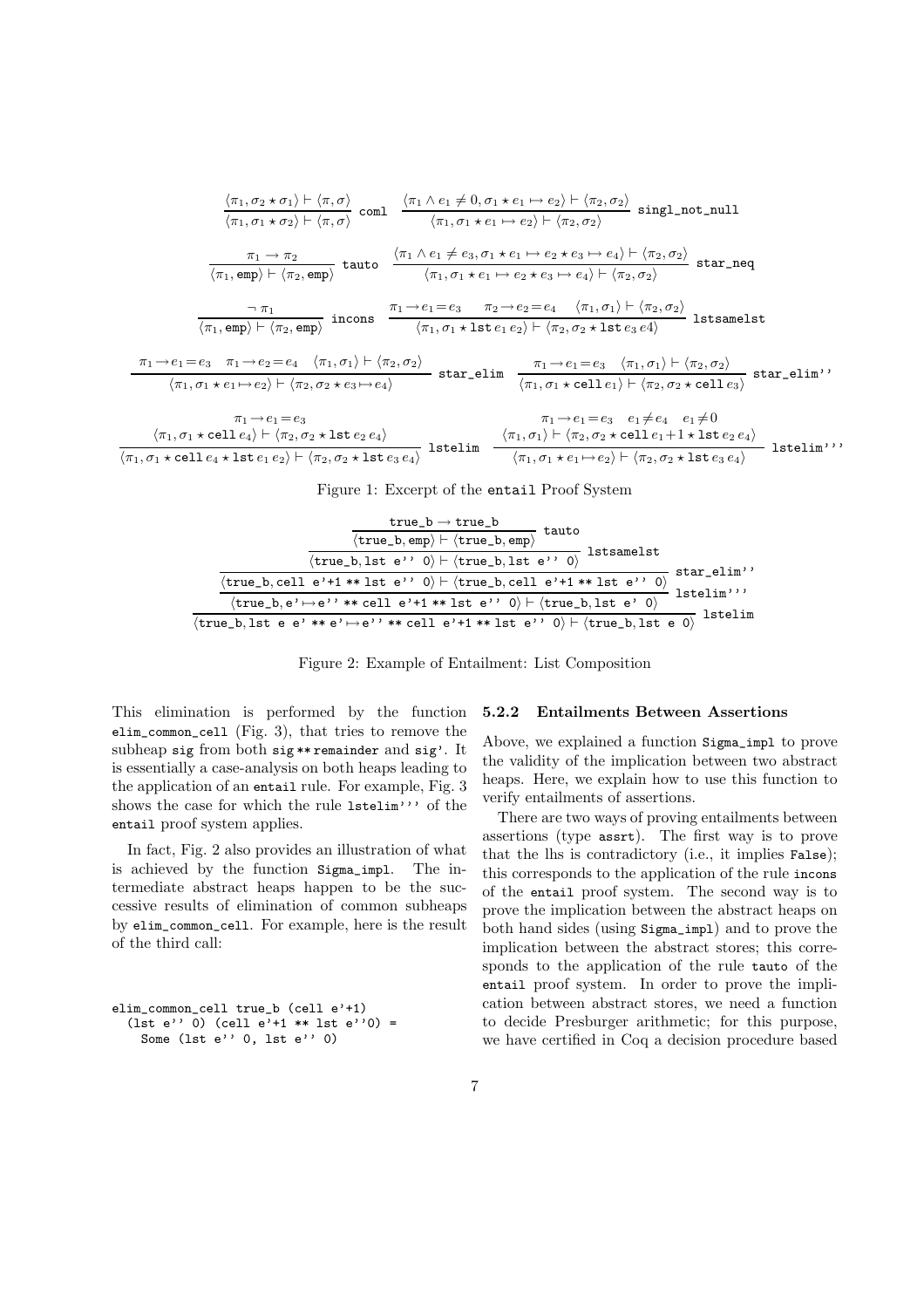```
Fixpoint elim_common_subheap
 (pi : Pi) (sig1 sig2 remainder : Sigma)
 : option (Sigma * Sigma) :=
match sig1 with
  | sig11 ** sig12 =>
    match elim_common_subheap pi sig11 sig2
           (sig12 ** remainder) with
     | None => None
     | Some (sig11', sig12') =>
        Some (remove_empty_heap pi
               (sight1' * * sig12), sig12')end
  | _ => elim_common_cell pi sig1 remainder sig2
 end.
                                                        (pi : Pi) (sig remainder sig' : Sigma)
                                                        : option (Sigma * Sigma) :=
                                                        match sig' with
                                                         ...
                                                         |\quad \Rightarrow \quad \dotsmatch (sig, sig') with
                                                            ...
                                                            (* this case corresponds to the application
                                                               of the rule lstelim''' *)
                                                            | (singl e1 e2, lst e3 e4) =>
                                                             if andb (\text{expr\_b\_dp} (pi = b) (e1 == e3)))(\text{andb } (\text{expr}\_\text{b\_dp} (pi = b) (e1 = / = e4)))(exp_b_d p (pi = b) (e1 = / = nat_e 0))))then Some
                                                                (emp, (cell (e1 +e nat_e 1)) ** (lst e2 e4))
                                                             else None
                                                            ...
                                                          end
                                                        end.
```
Fixpoint elim\_common\_cell

Figure 3: Elimination of Common Subheaps

on Fourier-Motzkin variable elimination (this is actually the function expr\_b\_dp that already appears in Fig. 3).

This reasoning is implemented by the function assrt\_entail\_fun that extends beforehand the lhs of the entailment with arithmetic constraints, as described at the end of Sect. 5.1.

#### 5.2.3 Entailments Between Disjunctions

Above, we explained a function assrt\_entail\_fun to verify entailments of assertions (type assrt). Here, we explain how to use this function to verify entailments of disjunctions of assertions (type Assrt).

Elimination of Disjunctions in the Lhs To eliminate disjunctions in the lhs of the entailment we use the rule elim\_lhs\_disj (Fig. 4, function Assrt\_entail\_Assrt\_fun in file frag\_list\_entail.v). Thanks to this rule, we can decompose an entailment between Assrt formulas into a list of entailments between an assrt formula (on the lhs) and an Assrt formula (on the rhs).

Elimination of Disjunctions in the Rhs The elimination of disjunctions in the rhs of the entailment is more subtle. It is possible to use the rule elim\_rhs\_disj1 (Fig. 4, function

$$
\frac{\bigwedge_i (\langle \pi_i, \sigma_i \rangle \vdash A)}{\big(\bigvee_i \langle \pi_i, \sigma_i \rangle \big) \vdash A} \text{ elim\_lhs\_disj} \\[1.5ex] \frac{\bigvee_i \big( \langle \pi, \sigma \rangle \vdash \langle \pi_i, \sigma_i \rangle \big)}{\langle \pi, \sigma \rangle \vdash \big(\bigvee_i \langle \pi_i, \sigma_i \rangle \big)} \text{ elim\_rhs\_disj1} \\[1.5ex] \frac{\pi \rightarrow \big( \bigvee_i \pi_i \big)}{\langle \pi, \sigma \rangle \vdash \langle \text{true\_b}, \sigma_i \rangle \rangle} \text{ elim\_rhs\_disj2} \\[1.5ex]
$$

Figure 4: Entailment of Disjunctions of Assertions

orassrt\_impl\_Assrt1 in file frag\_list\_entail.v). But this rule is not sufficient, as illustrated by the following counter-example:

$$
\langle \text{true\_b}, \sigma \rangle \vdash \langle y = 0, \sigma \rangle \lor \langle y \neq 0, \sigma \rangle
$$

Such rhs are however important because they are typical of loop invariants. Indeed, a loop invariant usually consists of a disjunction of all possible outcomes of the loop condition, and each disjunct can only be proved under some hypothesis about this outcome. To handle these situations, we use the rule elim\_rhs\_disj2 (Fig. 4, functions orpi and orassrt\_impl\_Assrt2 in file frag\_list\_entail.v).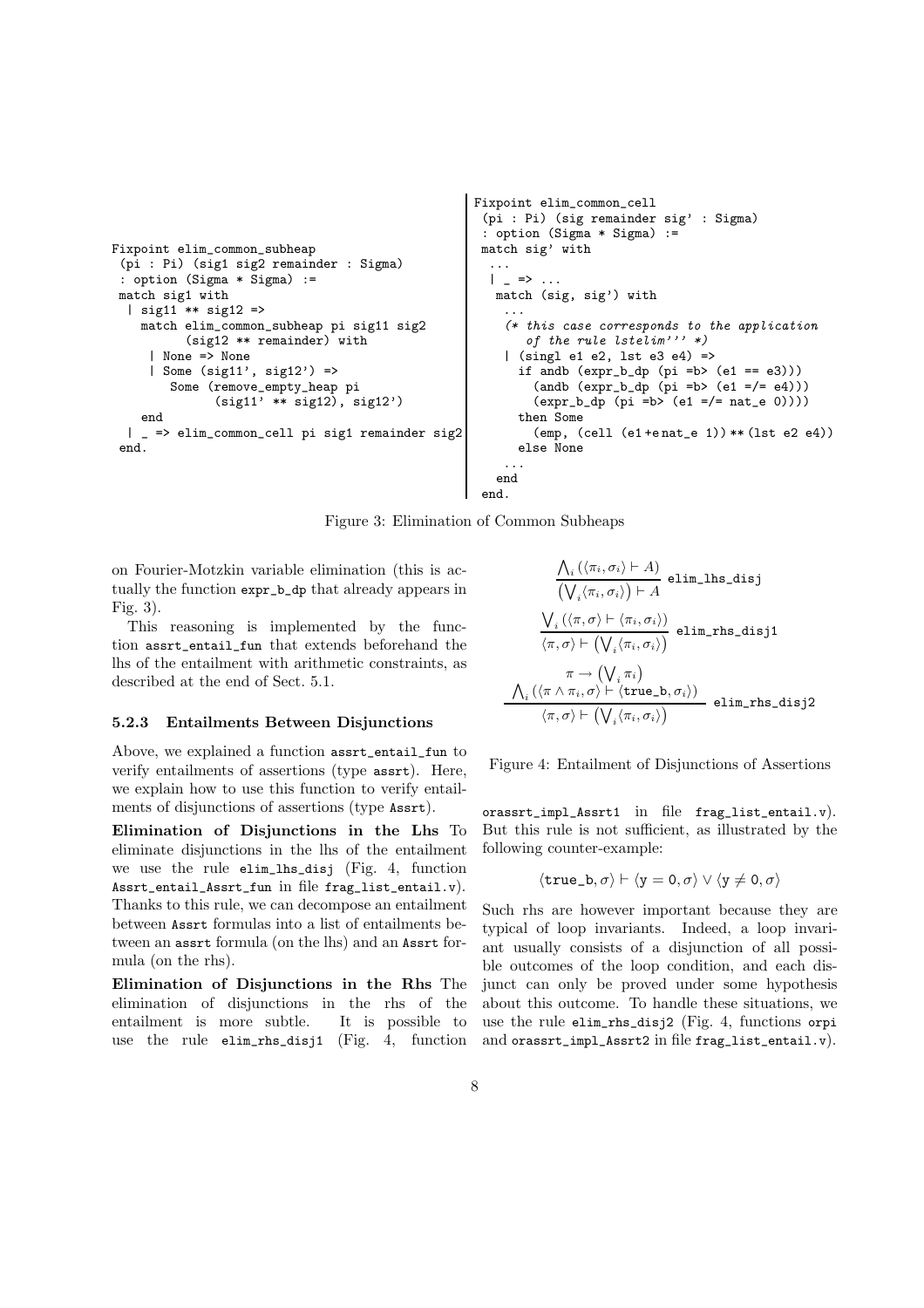We are now equipped to explain the function entail\_fun, that proves the validity of entailments. It takes as input an assrt and an Assrt, uses the rules from Fig. 4 to eliminate the disjunctions in the rhs, and finally calls assrt\_entail\_fun:

```
Definition entail_fun
  (a:assrt) (A:Assrt) (l:list (assrt * assrt))
  : result (list (assrt * assrt)) := ...
```
It returns an option type (constructor Good if everything is proved). The proof of correctness of entail\_fun boils down to the following lemma:

```
Lemma entail_fun_correct: \forall A a 1,
  entail_fun a A 1 = Good \rightarrowassrt interp a ==> Assrt interp A.
```
We do not think that the entail fun function is a complete decision procedure because of the rules for entailments between disjunctions. However, it is already useful in practice, as illustrated by the various non-trivial examples in Sect. 9.

## 6 Triple Transformation

In the previous section, we saw how to solve entailments of assertions of separation logic. In this section, we explain how to transform a loop-free triple into such an entailment (file frag\_list\_triple.v in [13]).

### 6.1 Language for Weakestpreconditions

Before explaining the triple transformation, we need to introduce the type wpAssrt. This type represents the weakest precondition of a program with respect to its postcondition:

```
Inductive wpAssrt : Set :=
  wpE1t: Assrt \rightarrow wpAssrt
  | wpSubst: list (var.v * expr)→ wpAssrt→ wpAssrt
  wpLookup: var.v \rightarrow expr \rightarrow wpAssrt \rightarrow wpAssrt| wpMutation: expr \rightarrow expr \rightarrow wpAsstr \rightarrow wpAsstr| wpIf: Pi → wpAssrt → wpAssrt → wpAssrt.
```
The constructor wpElt represents a postcondition with no program. The wpSubst constructor represents the weakest precondition of a sequence of assignments whose postcondition is itself some weakest precondition, etc.

The interpretation of this language is computed by a weakest precondition generator using backward separation logic axioms from [4]:

Fixpoint wpAssrt\_interp (a: wpAssrt) : assert := match a with | wpElt a1 => Assrt\_interp a1  $wpSubst 1 L =$ subst\_lst2update\_store l (wpAssrt\_interp L) wpLookup  $x \in L \Rightarrow$  (fun s h =>  $\exists$  e0,  $(e$   $|-> e0 ** (e |-> e0 - *)$ update\_store2 x e 0 (wpAssrt\_interp L))) s h) | wpMutation e1 e2 L => (fun s h =>  $\exists$  e0, (e1 |-> e0 \*\* (e1 |-> e2 -\* wpAssrt\_interp L)) s h) wpIf b L1 L2 => (fun s h => (eval\_pi b s = true  $\rightarrow$  wpAssrt\_interp L1 s h) ∧ (eval\_b b s = false  $\rightarrow$  wpAssrt\_interp L2 s h)) end.

## 6.2 Triple Transformation Proof System

Now that we have explained wpAssrt, we can explain the role of the tritra proof system. It has type assrt -> wpAssrt -> Prop. Intuitively, the two parameters form a triple of separation logic: the first parameter is a assertion of separation logic (a precondition) and the second parameter is a weakest precondition, or equivalently a program with a postcondition. The constructors of the tritra proof system represent elementary triple transformations. An excerpt in informal notation is displayed in Fig. 5.

The two rules lookup and mutation are intuitive because the lookup (resp. mutation) is the leading command of the program. When lookups and mutations are preceded by assignments, the transformation rules must take care of captures of variables, as exemplified by the rule subst\_lookup. Despite these technical difficulties (in particular, the usage of fresh variables), we managed to prove the soundness of this proof system inside Coq:

```
Lemma tritra_soundness : \forall P Q, tritra P Q \rightarrowassrt_interp P ==> wpAssrt_interp Q.
```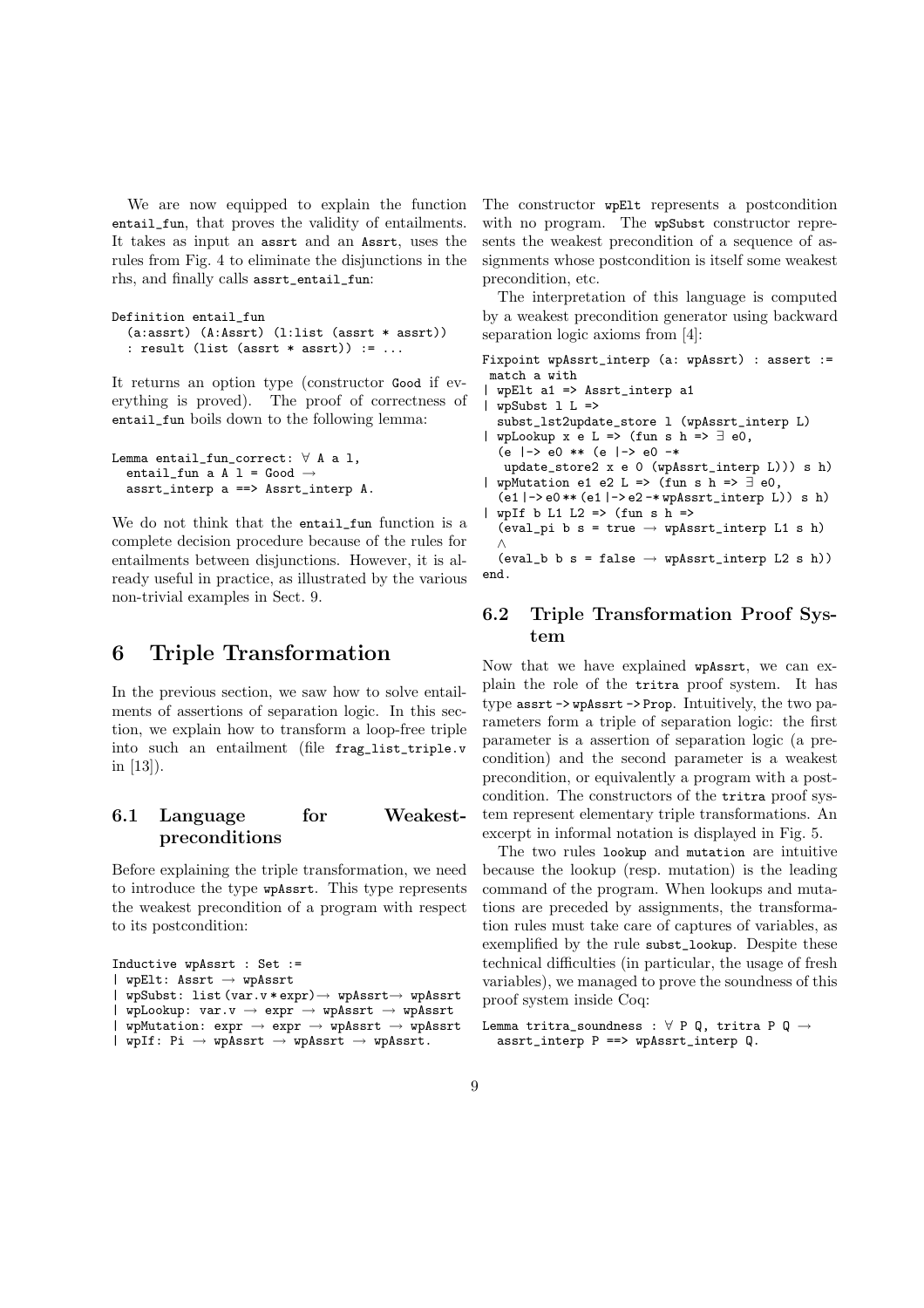$$
\frac{\langle \pi_1, \sigma_1 \rangle \vdash \langle \pi_2[v_n/x_n] \cdots [v_1/x_1], \sigma_2[v_n/x_n] \cdots [v_1/x_1] \rangle}{\{\pi_1, \sigma_1\}x_1 \leftarrow v_1; \dots; x_n \leftarrow v_n \{\pi_2, \sigma_2\}} \text{subset}
$$
\n
$$
\frac{\pi_1 \rightarrow v_1 = e_1 \quad \{\pi_1, \sigma_1 \star e_1 \mapsto e_2\}x_1 \leftarrow e_2; c\{\pi_2, \sigma_2\}}{\{\pi_1, \sigma_1 \star e_1 \mapsto e_2\}x_1 \leftarrow v_1; c\{\pi_2, \sigma_2\}} \text{lookup}
$$
\n
$$
\{\pi_1, \sigma_1 \star e_1 \mapsto e_2\}x' \leftarrow e_2; x_1 \leftarrow v_1; \dots; x_n \leftarrow v_n; x \leftarrow x'; c\{\pi_2, \sigma_2\}
$$
\n
$$
\pi_1 \rightarrow e_1 = e[v_n/x_n] \cdots [v_1/x_1] \quad \text{ fresh } x'
$$
\n
$$
\{\pi_1, \sigma_1 \star e_1 \mapsto e_2\}x_1 \leftarrow v_1; \dots; x_n \leftarrow v_n; x \leftarrow e; c\{\pi_2, \sigma_2\}
$$
\n
$$
\frac{\pi_1 \rightarrow v_1 = e_1 \quad \{\pi_1, \sigma_1 \star e_1 \mapsto v_2\}c\{\pi_2, \sigma_2\}}{\{\pi_1, \sigma_1 \star e_1 \mapsto e_2\}v_1 \leftarrow v_2; c\{\pi_2, \sigma_2\}} \text{mutation}
$$
\n
$$
\{\pi_1, \sigma_1\}e[v_n/x_n] \cdots [v_1/x_1] \leftarrow e'[v_n/x_n] \cdots [v_1/x_1]; x_1 \leftarrow v_1; \dots; x_n \leftarrow v_n; c\{\pi_2, \sigma_2\}\}
$$
\n
$$
\{\pi_1, \sigma_1\}x_1 \leftarrow v_1; \dots; x_n \leftarrow v_n; e \leftarrow e'; c\{\pi_2, \sigma_2\}\
$$
\n
$$
\{\pi_1, \sigma_1\}x_1 \leftarrow v_1; \dots; x_n \leftarrow v_n; e \leftarrow e'; c\{\pi_2, \sigma_2\}\right\} \text
$$

Figure 5: Excerpt of the tritra Proof System

### 6.3 Triple Transformation Procedure

Equipped with the tritra proof system, we can transform any valid triple  $\{P\}c\{Q\}$  into a couple  $(P, Q')$  where  $Q'$  is a wpassrt of the form wpElt. The implication  $P \to Q'$  (or equivalently the entailment  $P + Q'$  can then be solved by entail\_dp. This operation is implemented by the function tritra\_step of type Pi -> Sigma -> wpAssrt -> option (list ((Pi \* Sigma) \* wpAssrt)) that tries to apply tritra rules (at the price of some rewriting of the precondition) so as to return a list of subgoals.

The function that implements the whole triple transformation phase is triple\_transformation: it recursively calls tritra\_step and then entail\_fun on resulting subgoals:

```
Fixpoint triple_transformation
  (P : Assrt) (Q : wpAssrt) { struct P }
  : option (list ((Pi * Sigma) * wpAssrt)) := ...
Lemma triple_transformation_correct: \forall P Q,
```
triple\_transformation  $P Q =$  Some nil  $\rightarrow$ 

Assrt\_interp P ==> wpAssrt\_interp Q.

The triple transformation is complete as long as the intermediate arithmetic goals it generates fall into Presburger arithmetic, which is likely in practice because pointers are never multiplied between each other. The fact that the triple transformation is complete simply comes from the fact the rules of the tritra proof system cover all possible programs.

# 7 Verification Conditions Generator

In the previous section, we explained how to prove loop-free separation logic triples. In this section, we explain how to turn a separation logic triple whose loops are annotated with invariants into a list of loopfree triples (file  $\text{frag\_list\_vcg.v}$  in [13]).

The generation of loop-free triples from a separation logic triple is the role of the verification conditions generator. The main idea of this operation can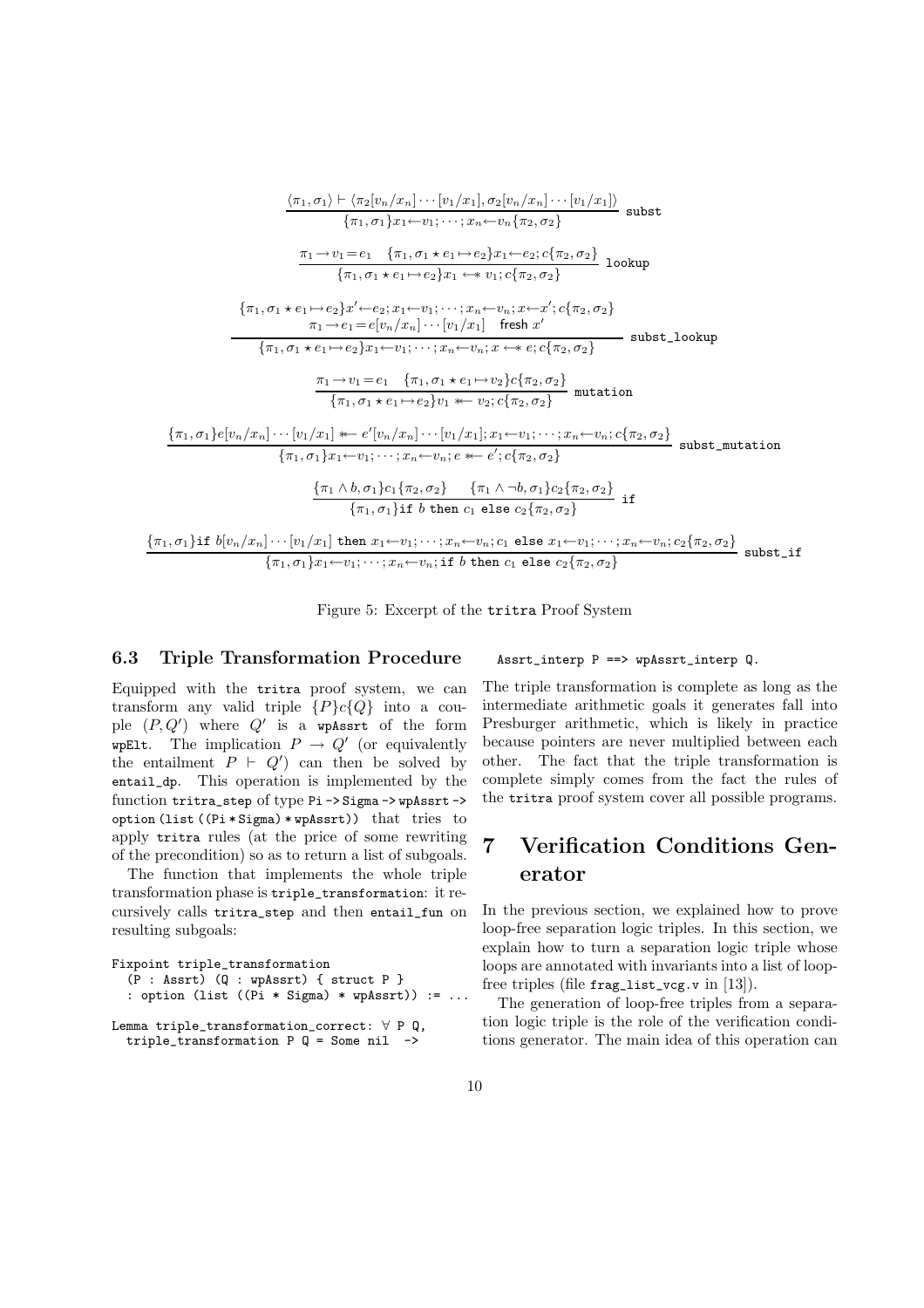be explained as follows. Suppose we are given a triple  ${P}c_1$ ; while<sub>I</sub> b do c;  $c_2{Q}$  where I is an invariant. To prove this triple, it is sufficient to prove the three triples  $\{P\}c_1\{I\}, \{I \wedge b\}c\{I\}, \text{ and } \{I \wedge \neg b\}c_2\{Q\}.$ Applying this idea repeatedly turns a separation logic triple into a set of loop-free triples, as implemented by the following function:

```
Fixpoint vcg (c:cmd') (Q:wpAssrt) { struct c }
  : option (wpAssrt * (list (Assrt * wpAssrt)))
  := ...
```
In addition to a list of subgoals, vcg returns the weakest precondition of the program (this is the first projection of the return value in the type above).

The verification of vcg amounts to check that, under the hypothesis that subgoals can be verified, the returned condition is indeed a weakest precondition. Recall from Sect. 3.3 that separation logic triples are noted  $\{\{\cdot\}\}\cdot\{\{\cdot\}\}\$ ; Assrt\_interp and wpAssrt\_interp were defined respectively in Sections 4.3 and 6.1:

```
Lemma vcg\_correct : \forall c \neq \emptyset l,
 vcg c Q = Some (Q', 1) \rightarrow(\forall A L, In (A, L) 1 \rightarrowAssrt_interp A ==> wpAssrt_interp L) \rightarrow{{ wpAssrt_interp Q' }}
 proj_cmd c
 {{ wpAssrt_interp Q }}.
```
The verification condition generator is complete, as it consists in applying the Reynolds axioms for sequence and loop, which have been proved complete formally inside of Coq (see Sect. 3.3).

## 8 Put It All Together

The resulting verification procedure is a Coq function that takes as input a command c (annotated with loop invariants), a precondition P, and a postcondition Q. First, it calls vcg to compute a set of sufficient subgoals. Then, it calls triple\_transformation for all these subgoals. If all of them can be proved, it returns Some nil. Otherwise, it returns the list of unsolved subgoals for information:

```
Definition bigtoe_fun (c: cmd') (P Q: Assrt)
  : option (list ((Pi * Sigma) * wpAssrt)) :=
```

```
match vcg c (wpElt Q) with
  | None => None
  | Some (Q', 1) =>
   match triple_transformation P Q' with
      | Some 1' =>
        match triple_transformations l with
          | Some 1'' => Some (1' ++ 1'')
          | None => None
        end
      | None => None
   end
end.
```
The correctness of this tactic amounts to prove that, if it returns Some nil, then the corresponding separation logic triple holds:

```
Lemma bigtoe_fun_correct: ∀ P Q c,
  bigtoe_fun c P Q = Some nil \rightarrow{{ Assrt_interp P }}
  proj_cmd c
  {{ Assrt_interp Q }}.
```
Now, in our formal proofs of Hoare triples, we can apply this lemma to delegate the proof to the computation of the function bigtoe\_fun.

## 9 Experimental Measurements

In this section, we present a comparison between our approach and backward/forward reasoning, as well as a benchmark for our verifier.

## 9.1 Comparison With Backward and Forward Reasoning

All previous work on automatic verification of separation logic triples use forward reasoning [9, 10, 12]. The main reason is that backward reasoning (using a standard weakest precondition generator for separation logic) produces postconditions with separating implications for which there exists no automatic prover (as pointed out in [9]). Although decidability results exist [3, 8, 7], the separating implication is actually seldom used in specifications of algorithms (one notable exception is [2]). However, forward reasoning has the disadvantage of adding, for each variable modification, a conjunctive clause with possibly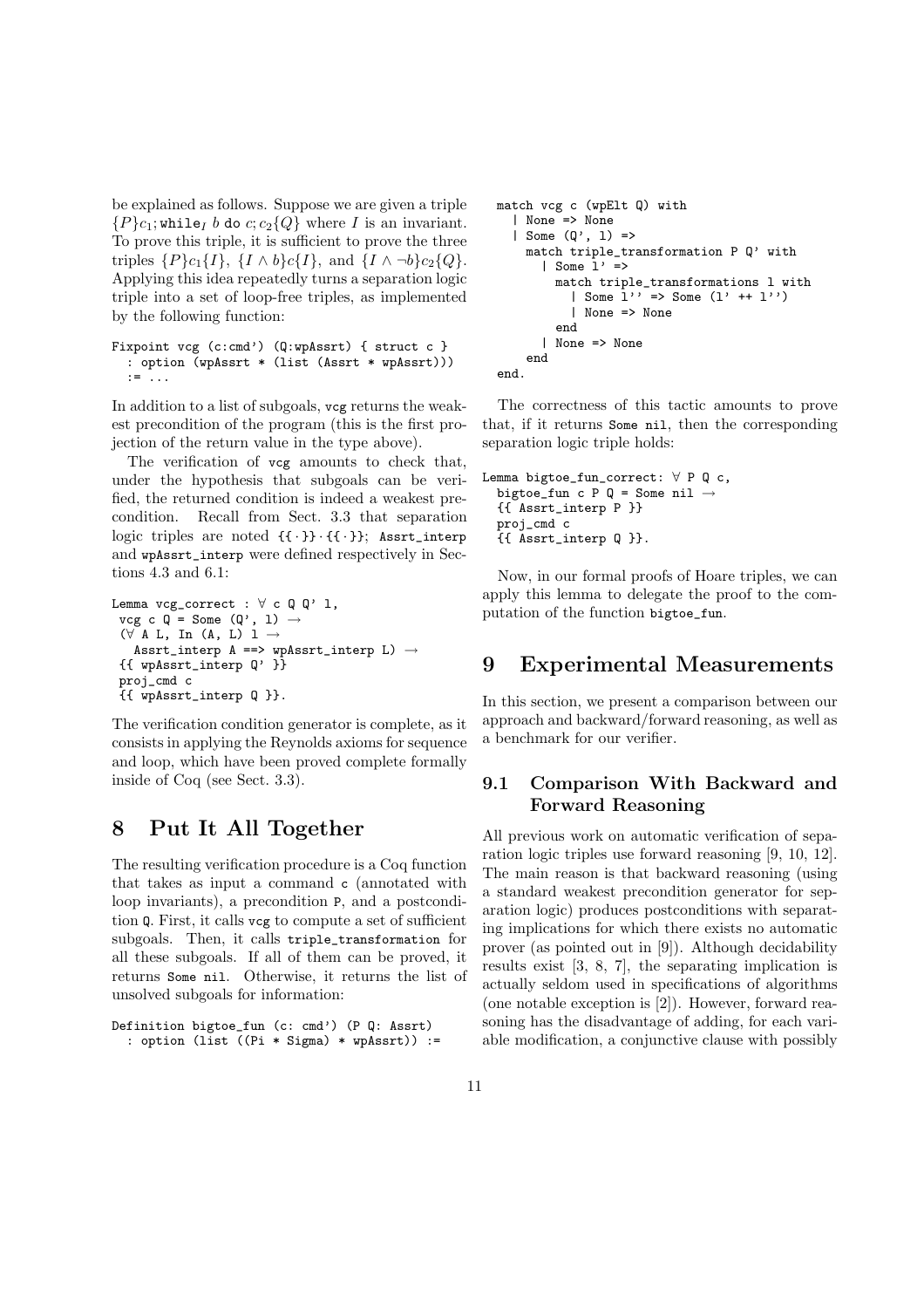a fresh variable. This is not desirable in practice because decision procedures for Presburger arithmetic have an exponential complexity w.r.t. the number of clauses and variables. Our approach based on the proof system tritra can be shown experimentally to produce less clauses.

In Fig. 6, we illustrate transformation steps for a program swapping the values of two cells, using our approach. The transformations produced by forward and backward reasoning are displayed in Figures 7 and 8. We can observe that tritra does not add new connectives or variables, contrary to both backward and forward reasoning. (For the latter, no fresh variables have been introduced, because the variables modified by the program do not appear in the precondition.)

In order to measure more precisely differences between our approach and forward reasoning, we have implemented, inside of Coq, a proof system similar to [9] extended with pointer arithmetic (file LSF.v in [13]). We proved interactively several separation logic triples, and compared the size of the compiled proofs terms produced by both approaches. This comparison was done on three different programs. swap is the separation logic triple whose transformation is illustrated in Fig. 6. The init(n) program is a loop that initializes a given field for n contiguous occurences of a data-structure. This program makes use of pointer arithmetic, as the loop iteratively increments the value of the pointer to the current data-structure, while the data-structures locations are specified by a multiple of the data-structure's size in the pre/postconditions<sup>2</sup> . Finally, max3 is a program that returns the maximum value of three variables. The results are presented in Table 1, where the percentages correspond to the overhead of forward reasoning. We can conclude that our approach produces smaller proof-terms, because the underlying arithmetic decision procedure (here, the Coq omega) applies less lemmas to prove the goals.

| Program  | tritra | forward reasoning |
|----------|--------|-------------------|
| swap     | 16     | $20 (+19\%)$      |
| init(5)  | 46     | 69 $(+33%)$       |
| init(10) | 138    | $225 (+38\%)$     |
| init(15) | 195    | $320 (+39\%)$     |
| 3max     | 9.0    | $7.9(-14\%$       |

Table 1: Size of Proof-terms files in kbytes

### 9.2 The Extracted OCaml Verifier

Thanks to the extraction facility of Coq, we can extract the verification function bigtoe\_fun (and its underlying functions and data structures) in the OCaml language. The certified verifier is in file extracted.ml in [13]. We use OCaml-yacc to parse the input language (files lexer.mll and grammar.mly). The resulting verifier can handle three kind of goals: (1) arithmetic formulas (for which all variables are universally quantified), (2) entailments between assertions of Assrt, and (3) separation logic triples. As the verification functions return a list of unsolved subgoals, the verifier is able to print these subgoals to help for the debugging of program specifications.

We measure the performance of the OCaml verifier. The first version uses a decision procedure for arithmetic based on variable elimination using the Fourier-Motzkin theorems (FMVE). This is a decision procedure by reflection that we have implemented for our verifier (the omega tactic of Coq cannot be used because it is not implemented by reflection). Of course, this decision procedure has also been verified in Coq (file  $\exp[-b_0 v \text{ in } [13])$ . The second version uses a non-certified decision procedure based on the Cooper algorithm [14]. The reason why we provide this second version is that our decision procedure for arithmetic, though necessary for use inside of Coq, is not optimized enough to solve large arithmetic subgoals. A certified implementation of a more efficient decision procedure (such as the Cooper algorithm) is among our future work (Chaieb and Nipkow already did this work in the Isabelle proof assistant [6]). Table 2 summarizes the measurements (hardware: Pentium IV 2.4GHz with 1GB of RAM).

 $^{2}\mathrm{As}$  there is no universal quantification in our assertion language, the behavior of  $init(n)$  is specified for only one arbitrary value, and the programs and pre/postconditions are computed by Coq functions.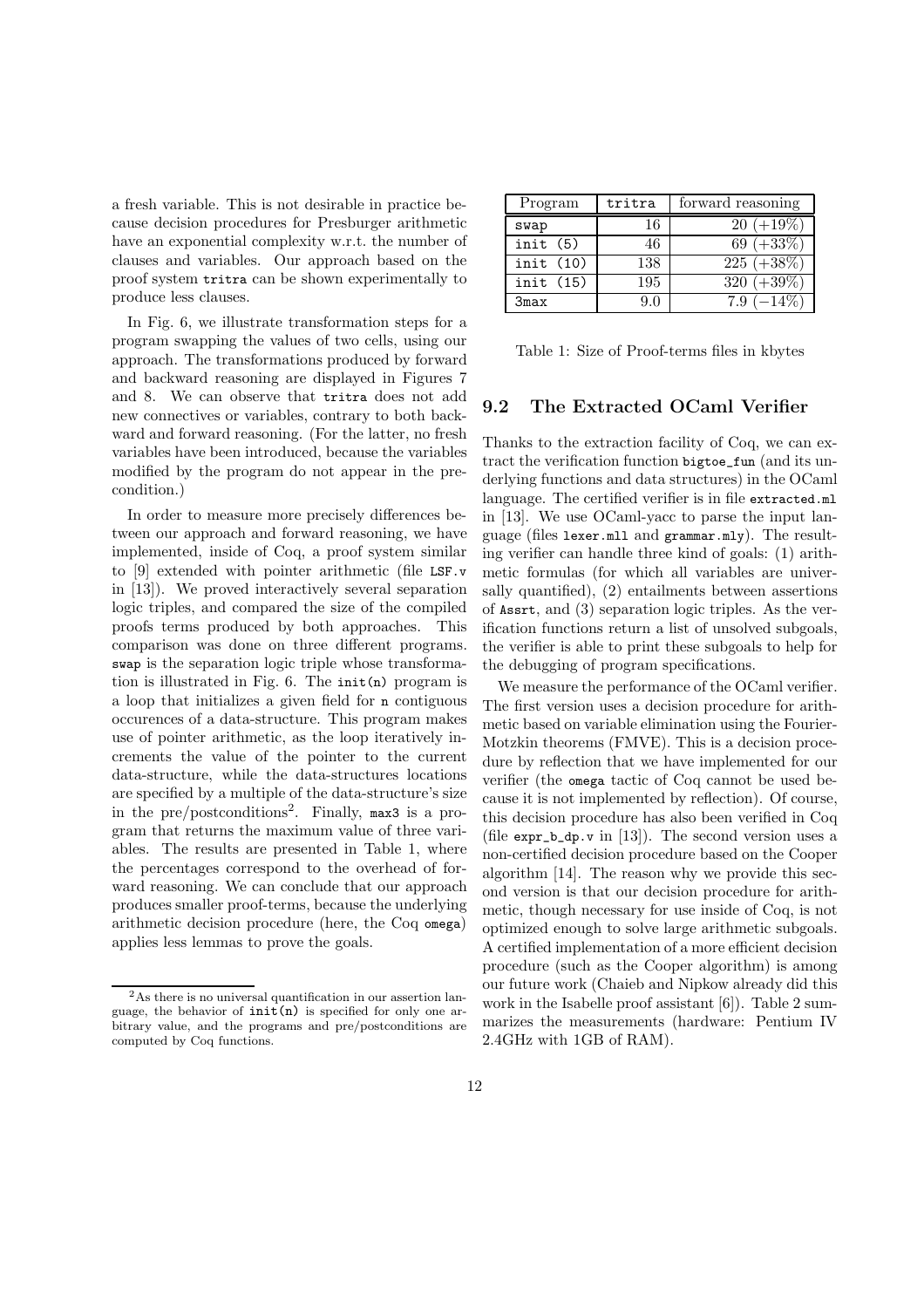

| Figure 6: Swap of Cells using our Proof System |  |  |  |  |
|------------------------------------------------|--|--|--|--|
|                                                |  |  |  |  |

| $\langle t1 = vx \wedge t2 = vy, x \mapsto t2**y \mapsto t1 \rangle \vdash \langle true_b, x \mapsto vy**y \mapsto vx \rangle$                                                                                                                                                                                                                     |
|----------------------------------------------------------------------------------------------------------------------------------------------------------------------------------------------------------------------------------------------------------------------------------------------------------------------------------------------------|
| $\left\{\left\langle \texttt{tl}= \texttt{vx} \wedge \texttt{t2} = \texttt{vy}, \texttt{x} \mapsto \texttt{t2**y} \mapsto \texttt{vy}\right\rangle\right\} \texttt{y} \textcolor{red}{\textbf{*}} \texttt{t1}\left\{\left\langle \texttt{true\_b}, \texttt{x} \mapsto \texttt{vy} \texttt{*} \texttt{y} \mapsto \texttt{vx} \right\rangle\right\}$ |
| $\{\langle t1 = vx \wedge t2 = vy, x \mapsto vx**y \mapsto vy \rangle\}x \ll t2; y \ll t1\{\langle true_b, x \mapsto vy**y \mapsto vx \rangle\}$                                                                                                                                                                                                   |
| $\{\langle\mathtt{tl}= \mathtt{vx}, \mathtt{x} \mapsto \mathtt{vx} \ast\ast \mathtt{y} \mapsto \mathtt{vy}\rangle\} \mathtt{t2} \Longleftrightarrow \mathtt{y}; \mathtt{x} \ast\!\!\!\!\leftarrow\mathtt{tl}\{\langle\mathtt{true\_b}, \mathtt{x} \mapsto \mathtt{vy} \ast\ast \mathtt{y} \mapsto \mathtt{vx}\rangle\}$                            |
| $\{\langle true\_b, x \mapsto vx**y \mapsto vy \rangle\}$ t1 <* x; t2 <* y; x *< t2; y *< t1 $\{\langle true\_b, x \mapsto vy**y \mapsto vx \rangle\}$                                                                                                                                                                                             |

Figure 7: Swap of Cells using Forward Reasoning

| Program        | <b>FMVE</b> | Cooper    |
|----------------|-------------|-----------|
| Reverse list   | $0.240$ s   | 0.111 s   |
| List traversal | 0.160 s     | $0.085$ s |
| List append    | 147.593 s   | 0.660 s   |
| Insert head    | 0.009 s     | 0.108 s   |
| Insert tail    | unknown     | 2.580 s   |

Table 2: Execution Time

Here follows a brief description of the benchmark programs: Reverse list is an in-place reversal of a list as the one described in [4], List traversal is a program that iteratively explores each element of a list, List append appends two lists, and Insert head (resp. Insert tail) inserts an element at the head (resp. tail) of a list.

The extracted verifier using the Cooper algorithm is available for download and testing through a Web interface, see [13].

## 10 Related Work

Our main contribution w.r.t. related work is to provide a certified automatic verifier for separation logic triples.

Berdine et al. have developed Smallfoot, a tool for checking separation logic specifications [9]. It uses symbolic, forward execution to produce verification conditions, and a decision procedure to prove them. Although Smallfoot is automatic (even for recursive and concurrent procedures), the assertion language does not allow to deal with pointer arithmetic.

Calcagno et al. have proposed an extension of Smallfoot to verify automatically memory allocators [10]. More precisely, the assertion language is extended with: arithmetic, advanced data-structures (lists with variable-size arrays), and abstract interpretation, allowing to compute automatically loop invariants. A prototype has been developed and used on several examples, such as the Kernighan allocator.

A verifier for separation logic with user-defined data-structure has been proposed in [12]. This verifier uses folding/unfolding of data-structures definitions to prove entailments. A prototype has been developed and used for verification of several functions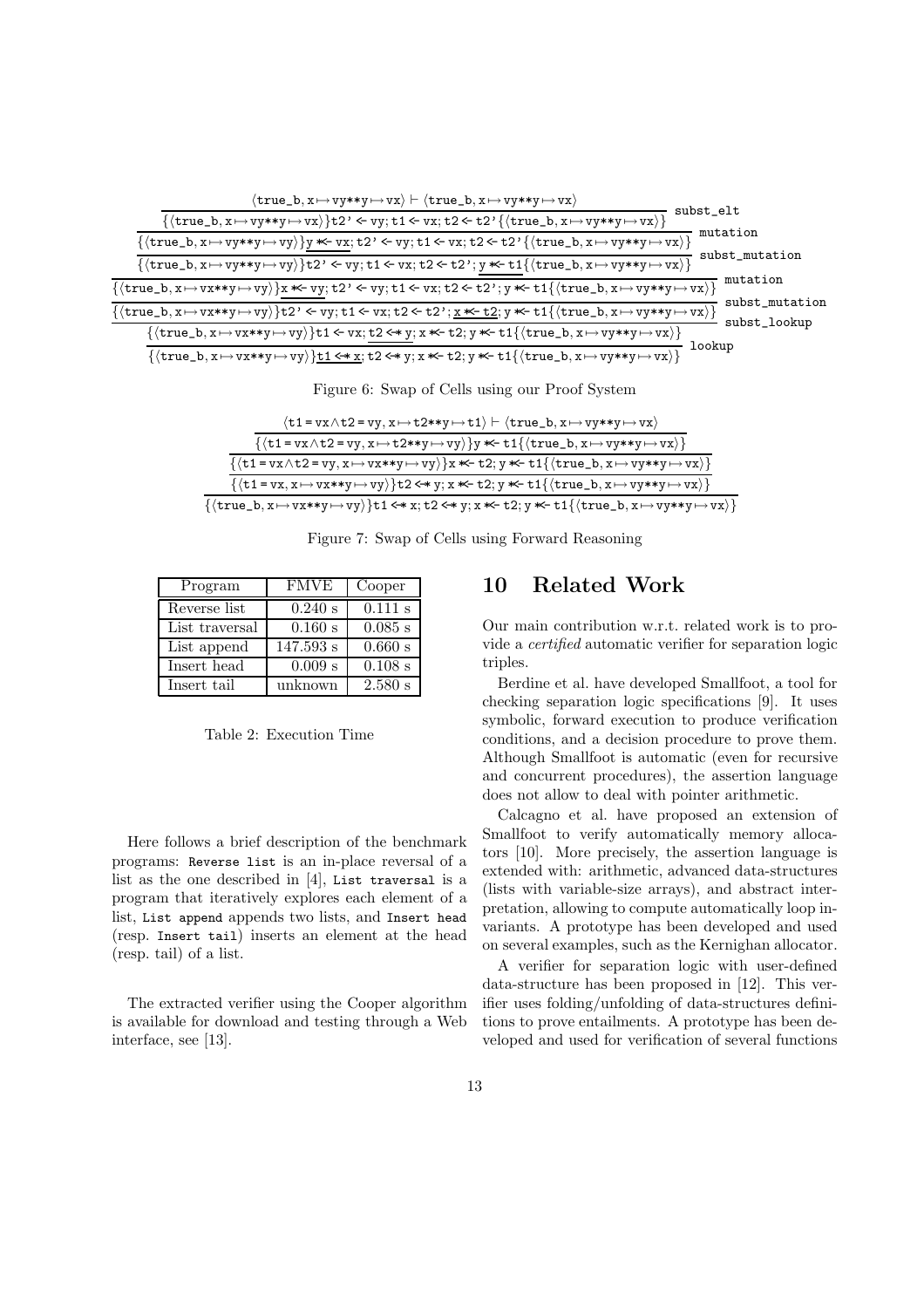

Figure 8: Swap of Cells using Backward Reasoning

with advanced invariants.

We believe that the algorithms implemented in these last two work are so complex that verification in Coq would be an order of magnitude harder than the work presented in this paper.

## 11 Conclusion

In this paper, we presented a verification procedure for a fragment of separation logic together with its verification in the Coq proof assistant. This verification procedure can be used both as a Coq tactic by reflection and as a stand-alone, certified and efficient verifier thanks to Coq extraction in OCaml. Our verifier is in many ways comparable to Smallfoot, the first automatic verifier for separation logic triples. Thus, we think that our work gives a good idea of the effort required to certify a state-of-the-art verifier for separation logic.

As for future work, we are interested in extending our fragment with commands for allocation of fresh memory and arrays.

## References

- [1] The LogiCal Project, INRIA. The Coq Proof Assistant. http://coq.inria.fr.
- [2] H. Yang. An example of local reasoning in BI pointer logic: the Schorr-Waite graph marking algorithm. In 1st Work. on Semantics, Program Analysis, and Computing Environments For Memory Management (SPACE 2001).
- [3] C. Calcagno, H. Yang and P. W. O'Hearn. Computability and Complexity Results for a Spatial Assertion Language for Data Structures. In 21st

Int. Conf. on Foundations of Software Technology and Theoretical Computer Science (FSTTCS 2001), LNCS vol. 2001, p. 108–119, Springer.

- [4] J. C. Reynolds. Separation Logic: A Logic for Shared Mutable Data Structures. In 17th IEEE Symp. on Logic in Computer Science (LICS 2002), p. 55–74.
- [5] J. Berdine, C. Calcagno and P. W. O'Hearn. A Decidable Fragment of Separation Logic. In 24th Int. Conf. on Foundations of Software Technology and Theoretical Computer Science (FSTTCS 2004), LNCS vol. 3328, p. 97–109, Springer.
- [6] A. Chaieb and T. Nipkow. Verifying and Reflecting Quantifier Elimination for Presburger Arithmetic. In 12th Int. Conf. on Logic for Programming, Artificial Intelligence, and Reasoning (LPAR 2005), LNCS vol. 3835, p. 367–380, Springer.
- [7] D. Galmiche and D. Méry. Characterizing Provability in BI's Pointer Logic through Resource Graphs. In 12th Int. Conf. on Logic for Programming, Artificial Intelligence, and Reasoning (LPAR 2005), LNCS vol. 3835, p. 459–473, Springer.
- [8] C. Calcagno, P. Gardner and M. Hague. From Separation Logic to First-Order Logic. In 8th Int. Conf. on Foundations of Software Science and Computational Structures (FOSSACS 2005), LNCS vol. 3441, p. 395–409, Springer.
- [9] J. Berdine, C. Calcagno and P. W. O'Hearn. Symbolic Execution with Separation Logic. In 3rd Asian Symp. on Programming Languages and Systems (APLAS 2005), LNCS vol. 3780, p. 52– 68, Springer.